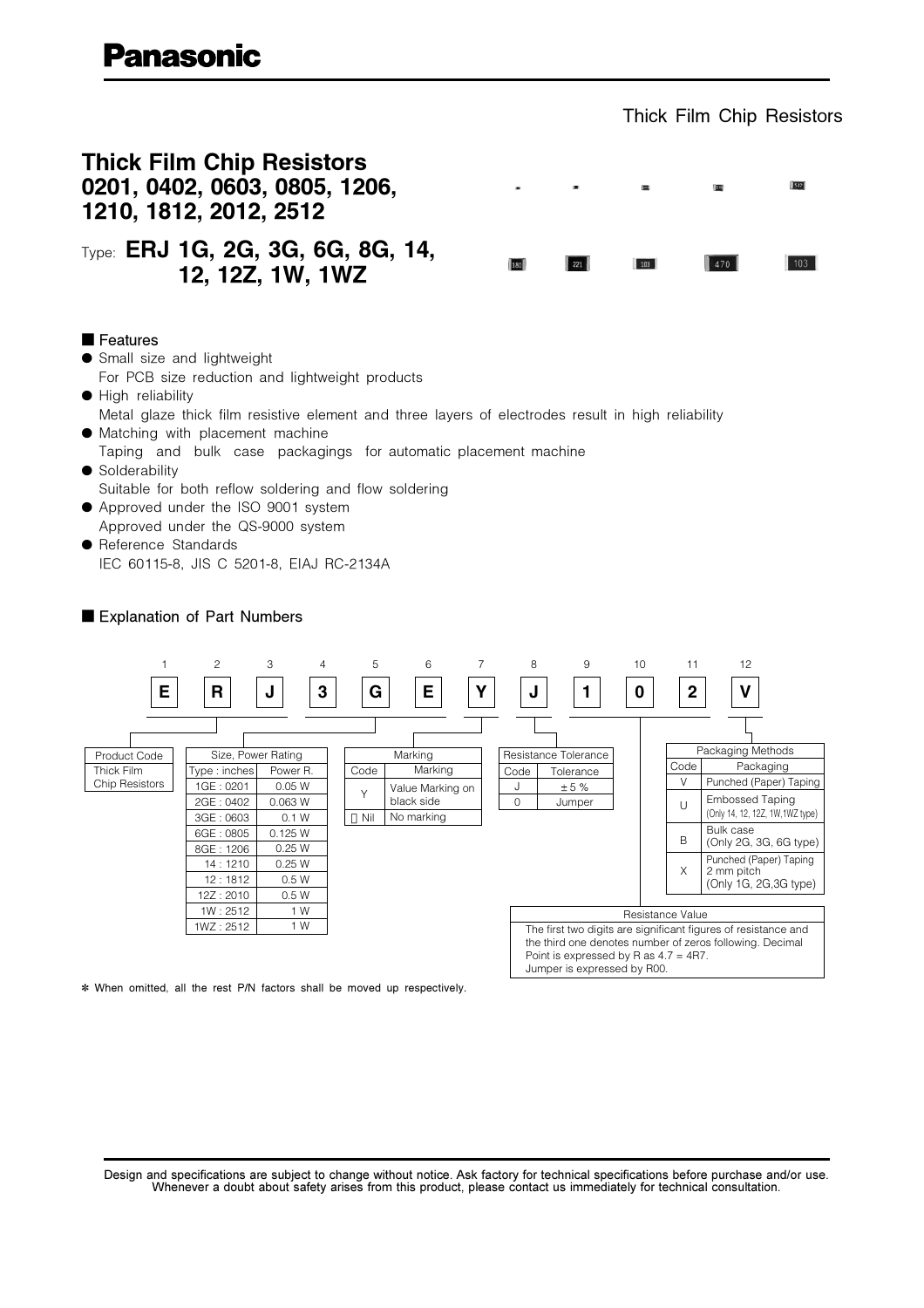# **Panasonic**

# Thick Film Chip Resistors

#### Construction



Dimensions in mm (not to scale)



|            | Type             | Dimensions (mm)        |                        |                  |                  |                  | Weight           |
|------------|------------------|------------------------|------------------------|------------------|------------------|------------------|------------------|
|            | (inches)         |                        | W                      | a                | b                | t                | (1000 pcs.)      |
| <b>NEW</b> | ERJ1G<br>(0201)  | $0.60^{+0.03}$         | $0.30^{\pm0.03}$       | $0.15^{\pm0.05}$ | $0.15^{\pm0.05}$ | $0.25^{\pm0.05}$ | 0.15 g           |
|            | ERJ2G<br>(0402)  | $1.00^{\pm0.05}$       | $0.50^{+0.05}$         | $0.20^{\pm0.10}$ | $0.25^{\pm0.05}$ | $0.35^{\pm0.05}$ | 0.8 <sub>g</sub> |
|            | ERJ3G<br>(0603)  | $1.60^{\pm0.15}$       | $0.80_{-0.05}^{+0.15}$ | $0.30^{\pm0.20}$ | $0.30^{+0.15}$   | $0.45^{\pm0.10}$ | 2g               |
|            | ERJ6G<br>(0805)  | $2.00^{\pm0.20}$       | $1.25 \pm 0.10$        | $0.40^{\pm0.20}$ | $0.40^{+0.20}$   | $0.60^{\pm0.10}$ | 4g               |
|            | ERJ8G<br>(1206)  | $3.20^{+0.05}_{-0.20}$ | $1.60^{+0.05}_{-0.15}$ | $0.50^{\pm0.20}$ | $0.50^{+0.20}$   | $0.60^{\pm0.10}$ | 10 <sub>g</sub>  |
|            | ERJ14<br>(1210)  | $3.20^{\pm0.20}$       | $2.50^{\pm0.20}$       | $0.50^{\pm0.20}$ | $0.50^{+0.20}$   | $0.60^{\pm0.10}$ | 16 g             |
|            | ERJ12<br>(1812)  | $4.50^{\pm0.20}$       | $3.20^{\pm0.20}$       | $0.50^{\pm0.20}$ | $0.50^{+0.20}$   | $0.60^{\pm0.10}$ | 27g              |
|            | ERJ12Z<br>(2010) | $5.00^{\pm0.20}$       | $2.50^{\pm0.20}$       | $0.60^{\pm0.20}$ | $0.60^{+0.20}$   | $0.60^{\pm0.10}$ | 27 g             |
|            | ERJ1W<br>(2512)  | $6.40^{\pm0.20}$       | $3.20^{\pm0.20}$       | $0.65^{\pm0.20}$ | $1.30^{\pm0.20}$ | $1.10^{+0.10}$   | 79 g             |
| <b>NEW</b> | ERJ1WZ<br>(2512) | $6.40^{\pm0.20}$       | $3.20^{\pm0.20}$       | $0.65^{\pm0.20}$ | $0.60^{+0.20}$   | $0.60^{\pm0.10}$ | 45 g             |

# Surface Mount<br>Resistors

| latınds |
|---------|
|         |

|                            | ι ιαιιιυν                         |                                             |                                            |                            |                             |       |                                |                                 |
|----------------------------|-----------------------------------|---------------------------------------------|--------------------------------------------|----------------------------|-----------------------------|-------|--------------------------------|---------------------------------|
| Type<br>(inches)           | Power Rating<br>at 70 $\degree$ C | <b>Limiting Element</b><br>Voltage (Maximum | Maximum Overload<br>Voltage <sup>(2)</sup> | Resistance<br>Tolerance(%) | Resistance Range $(\Omega)$ |       | T.C.R.<br>$\times$ 10-6/°C     | Standard Resis-<br>tance Values |
|                            | (W)                               | RCWV <sup>(1)</sup> (V)                     | (V)                                        |                            | min.                        | max.  | (ppm/°C)                       |                                 |
| ERJ1G<br>(0201)            | 0.05                              | 15                                          | 30                                         | ± 5                        | 10                          | 1 M   |                                | E24                             |
| ERJ2G<br>(0402)            | 0.063                             | 50                                          | 100                                        | ± 5                        | 1                           | 2.2 M | $<$ 10 $\Omega$ :<br>$-100$ to | E24                             |
| ERJ3G<br>(0603)            | 0.1                               | 50                                          | 100                                        | ± 5                        | $\mathbf{1}$                | 10 M  | $+600$                         | E24                             |
| ERJ6G<br>(0805)            | 0.125                             | 150                                         | 200                                        | ± 5                        | $\mathbf{1}$                | 10 M  | 10 $\Omega$ to                 | E24                             |
| ERJ8G<br>(1206)            | 0.25                              | 200                                         | 400                                        | ± 5                        | 1                           | 10 M  | 1 MΩ:<br>±200                  | E24                             |
| ERJ14<br>(1210)            | 0.25                              | 200                                         | 400                                        | ± 5                        | 1                           | 10 M  |                                | E24                             |
| ERJ12, 12Z<br>(1812, 2010) | 0.5                               | 200                                         | 400                                        | ± 5                        | 1                           | 10 M  | 1 M $\Omega$ <:                | E24                             |
| ERJ1W<br>(2512)            |                                   | 250                                         | 500                                        | ± 5                        | $\mathbf{1}$                | 1 M   | $-400$ to<br>$+150$            | E24                             |
| ERJ1WZ<br>(2512)           |                                   | 200                                         | 400                                        | ± 5                        | 1                           | 1 M   |                                | E24                             |
|                            |                                   |                                             |                                            |                            |                             |       |                                |                                 |

|  | Rated Current   Maximum Overload Current |  |
|--|------------------------------------------|--|
|  |                                          |  |

|        |                     | 0.5 A |  |
|--------|---------------------|-------|--|
|        | $2G \cdot 3G$       |       |  |
| Jumper | 6G.8G.14.12.12Z.1WZ |       |  |
|        | ' W                 |       |  |
|        |                     |       |  |

(1) Rated Continuous Working Voltage (RCWV) shall be determined from RCWV= $\sqrt{P}$ ower Rating x Resistance Values, or Limiting Element Voltage (max. RCWV) listed above, whichever less.

(2) Overload (Short-time Overload) Test Voltage (SOTV) shall be determined from SOTV=2.5 x Power Rating or max. Overload Voltage listed above whichever less.

Design and specifications are subject to change without notice. Ask factory for technical specifications before purchase and/or use. Whenever a doubt about safety arises from this product, please contact us immediately for technical consultation.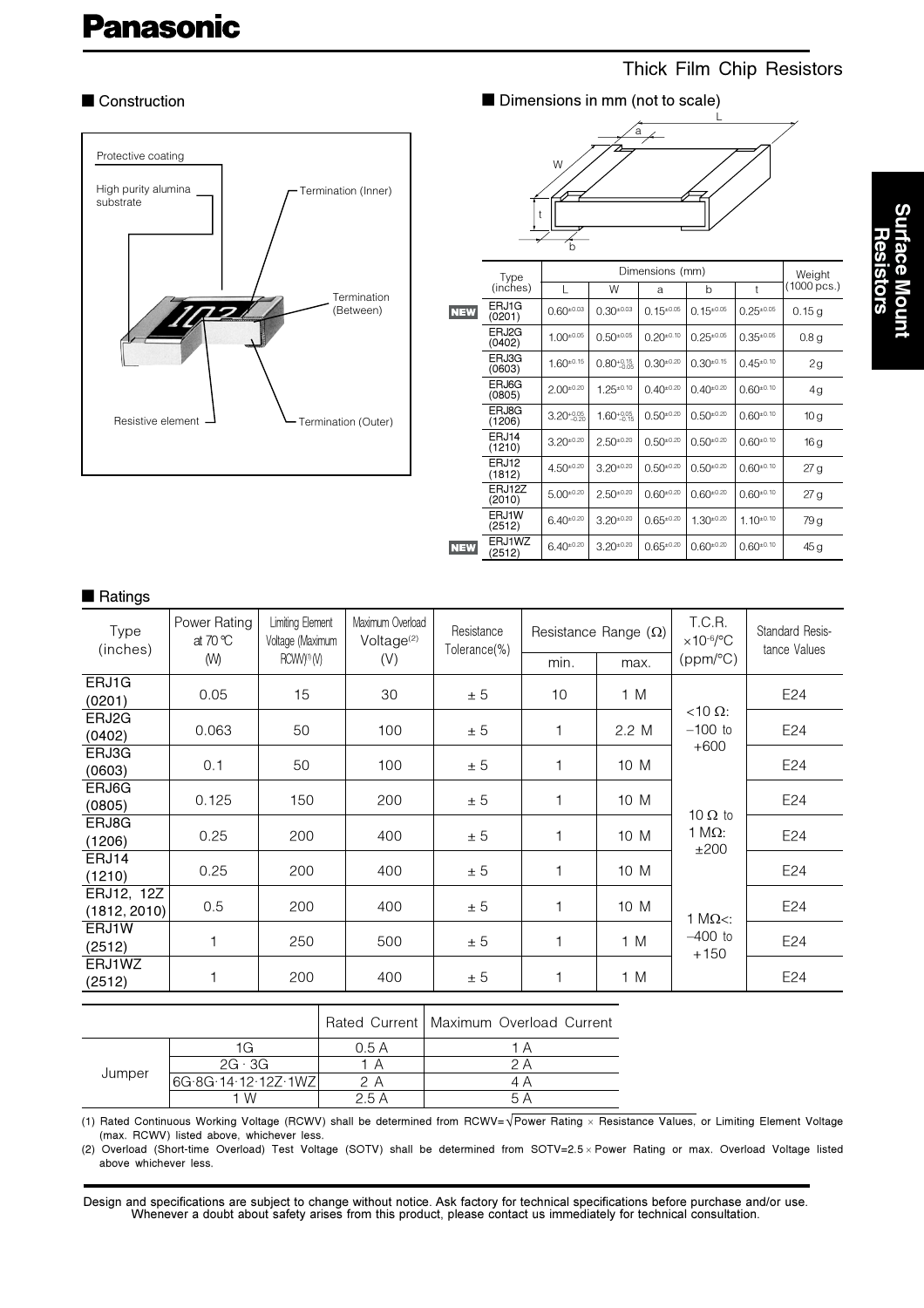# Thick Film Chip Resistors

#### Power Derating Curve

For resistors operated in ambient temperatures above 70 °C, power rating shall be derated in accordance with the right figure.



## Packaging Methods

|  | <b>Standard Quantity</b> |  |
|--|--------------------------|--|
|--|--------------------------|--|

| Type<br>(inches)          | Thickness<br>(mm) | Punched (Paper) Taping<br>$(4 \text{ mm pitch})$     | Embossed Taping<br>$(4 \text{ mm pitch})$ | <b>Bulk Case</b>  |
|---------------------------|-------------------|------------------------------------------------------|-------------------------------------------|-------------------|
| ERJ1G<br>(0201)           | 0.25              | 10000 pcs./reel (2 mm pitch)                         |                                           |                   |
| ERJ2G<br>(0402)           | 0.35              | 10000 pcs./reel (2 mm pitch)                         |                                           | 50000 pcs./case   |
| ERJ3G<br>(0603)           | 0.45              | 10000 pcs./reel (2 mm pitch)<br>5000,10000 pcs./reel |                                           | $25000$ pcs./case |
| ERJ6G<br>(0805)           | 0.6               | 5000,10000 pcs./reel                                 |                                           | 10000 pcs./case   |
| ERJ8G<br>(1206)           | 0.6               | 5000,10000 pcs./reel                                 |                                           |                   |
| ERJ14<br>(1210)           | 0.6               |                                                      | 5000 pcs./reel                            |                   |
| ERJ12,12Z<br>(1812, 2010) | 0.6               |                                                      | 5000 pcs./reel                            |                   |
| ERJ1W<br>(2512)           | 1.1               |                                                      | 3000 pcs./reel                            |                   |
| ERJ1WZ<br>(2512)          | 0.6               |                                                      | 4000 pcs./reel                            |                   |

#### **•** Taping Reel



**Bulk Case** 

 $(mm)$ 



Design and specifications are subject to change without notice. Ask factory for technical specifications before purchase and/or use. Whenever a doubt about safety arises from this product, please contact us immediately for technical consultation.